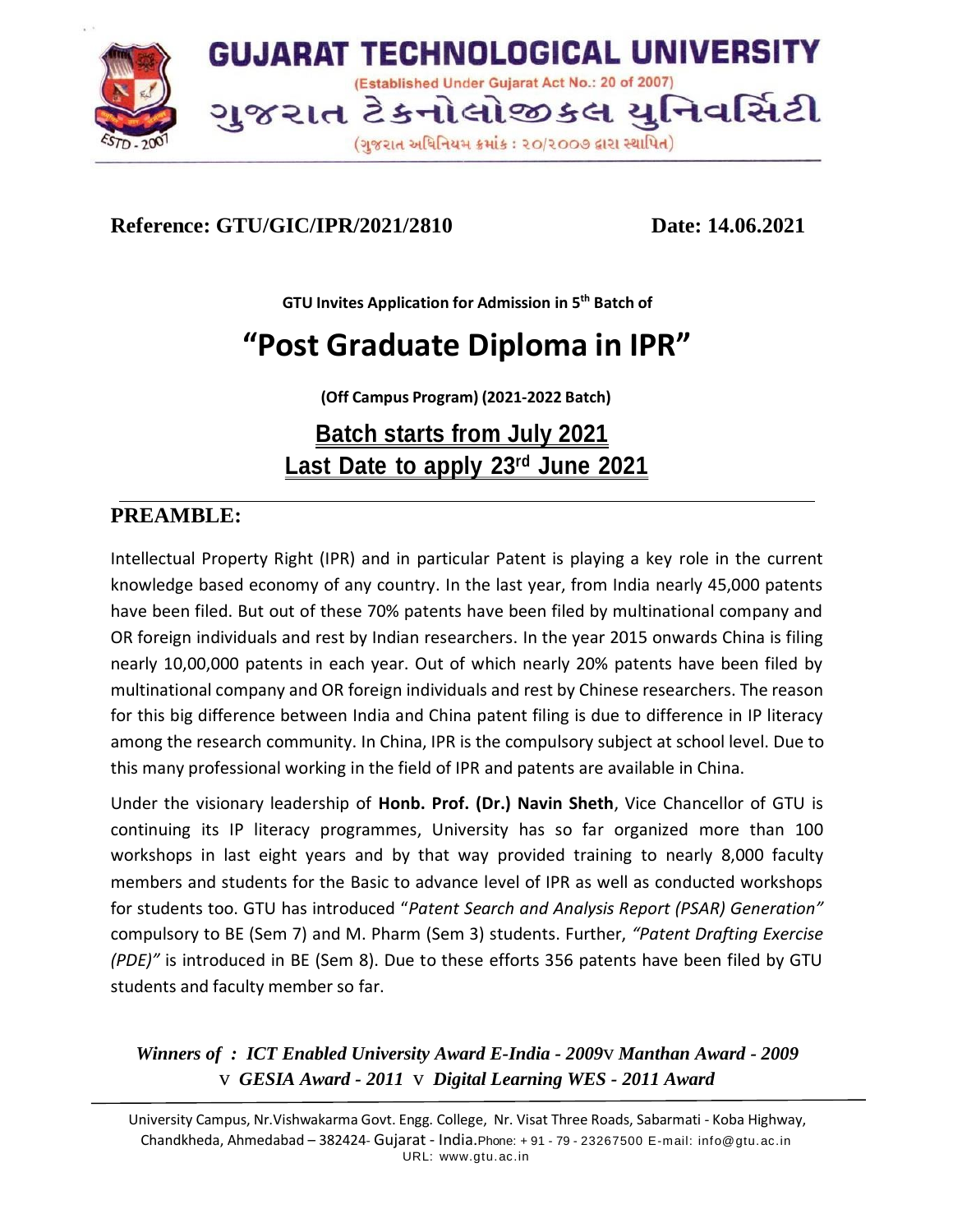

Further, to increase the skilled human resource that are not only technically sound but also having in-depth knowledge of IPR and patents, GTU has launched **"Post Graduate Diploma in IPR"** course from September 2014. First batch completed their course in August 2015, Second batch completed their course in Sept 2016, Third batch had completed their course in September 2018 and fourth batch had completed their course in December 2019. This course has received a huge response from participants. And many pass out students are working in IP field based on learning from the course. Here by admission for 5<sup>th</sup> Batch of PGDIPR Course (2021-2022) has been started.

#### **OBJECTIVES OF THE COURSE:**

- 1. Increase skilled man power in the field of IPR and Patents.
- 2. Students/faculty can take up this program along with their parallel study/work as a Skill development program.
- 3. There is big demand of technocrats, who possess knowledge of IPR and Patents in research based Pharmaceutical and Engineering industry, so this program will increase employability of our students.
- 4. After thorough training of this course, students can start their own consultancy firm in the field of IPR and Patents. So students can become Entrepreneur after going through this program.
- 5. Assured internship to all enrolled candidates at renowned law firms, IP analytics companies, organisations and institutes.
- 6. This will bridge the gap between Indian and Chinese figure of patents filing per year.

*Winners of : ICT Enabled University Award E-India - 2009*v *Manthan Award - 2009* v *GESIA Award - 2011* v *Digital Learning WES - 2011 Award*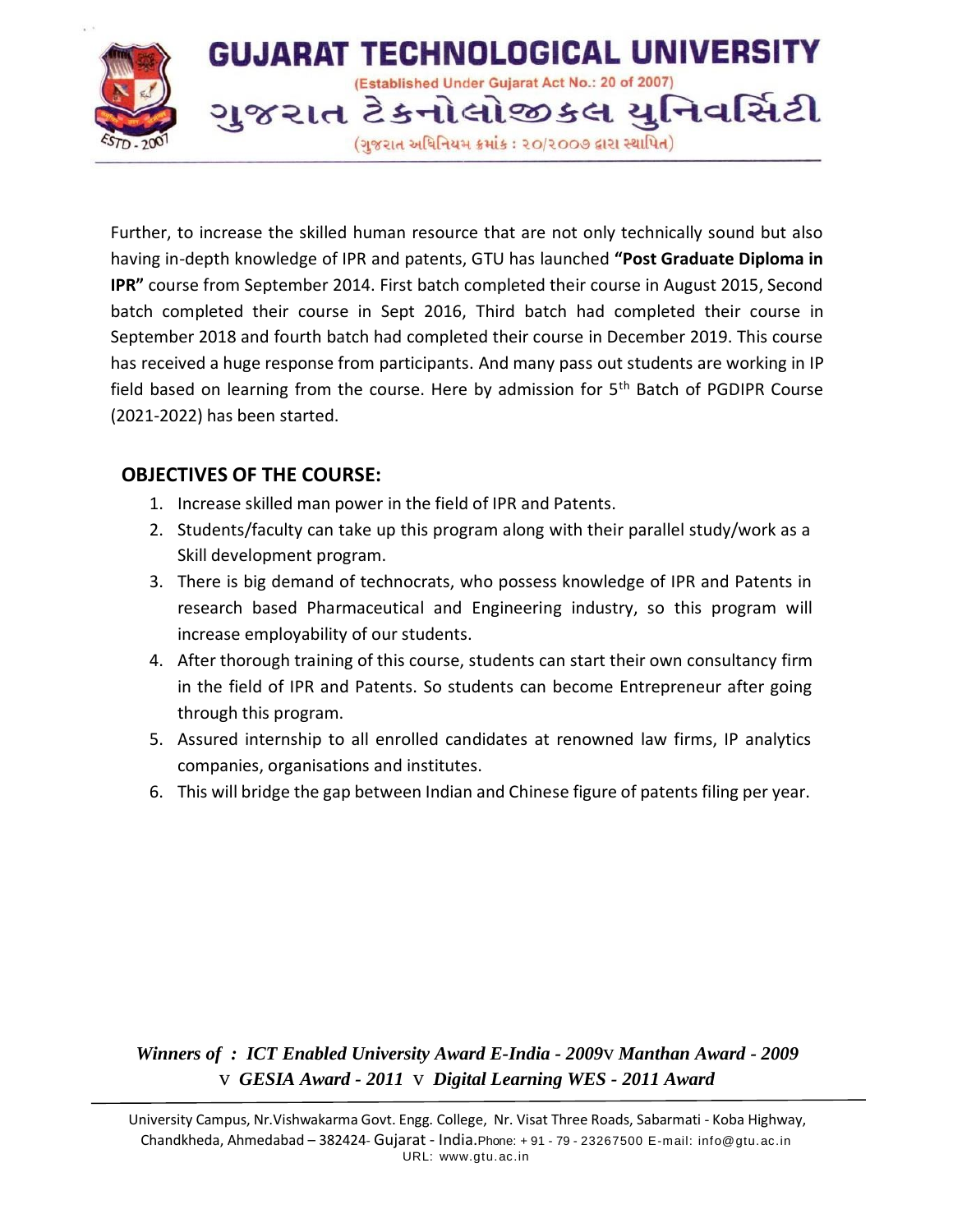

## **FEES, ELIGIBILITY CRITERIA and PROGRAM STRUCTURE:**

| Name of                                    | <b>Duration</b> | Mode of                                                                                            | Proposed          | <b>Eligibility</b>                                                                                                                                                                                                                                                                                                                                                                                                |
|--------------------------------------------|-----------------|----------------------------------------------------------------------------------------------------|-------------------|-------------------------------------------------------------------------------------------------------------------------------------------------------------------------------------------------------------------------------------------------------------------------------------------------------------------------------------------------------------------------------------------------------------------|
| <b>Course</b>                              |                 | study                                                                                              | Fees (Rs.)        |                                                                                                                                                                                                                                                                                                                                                                                                                   |
| PG<br><b>Diploma</b><br>in IPR<br>(PGDIPR) | 12<br>months    | 2 days per<br>month<br>(Usually<br>Saturday<br>& Sunday)<br>(Total 24<br>days<br>contact<br>class) | Rs.<br>$25,000/-$ | Student currently pursing OR completed<br>Master/ PhD in Pharmacy/ Engineering/<br>Management / Science<br><b>OR</b><br>Faculty members from Pharmacy/<br>Engineering/Management colleges<br><b>OR</b><br>Any working professional possessing Basic<br>graduation in any field<br><b>Note:</b> Minimum graduation in any field is<br>MUST require. PREFERENCE WILL BE GIVEN<br>TO SCIENCE STREAM BASED GRADUATES. |

#### **HOW TO APPLY**

Candidate has to apply online only from below link:

<http://admission.gtu.ac.in/>

#### **IMPORTANT DATES**

**Last date of submission of forms : 23rd June 2021, Wednesday**

**Commencement of Course : July 2021**

## **TOTAL 60 SEATS ARE AVAILABLE FOR ADMISSION TO 5 th BATCH OF PGDIPR COURSE. PREFERENCE WILL BE GIVEN TO SCIENCE STREAM BASED GRADUATES.**

*Winners of : ICT Enabled University Award E-India - 2009*v *Manthan Award - 2009* v *GESIA Award - 2011* v *Digital Learning WES - 2011 Award*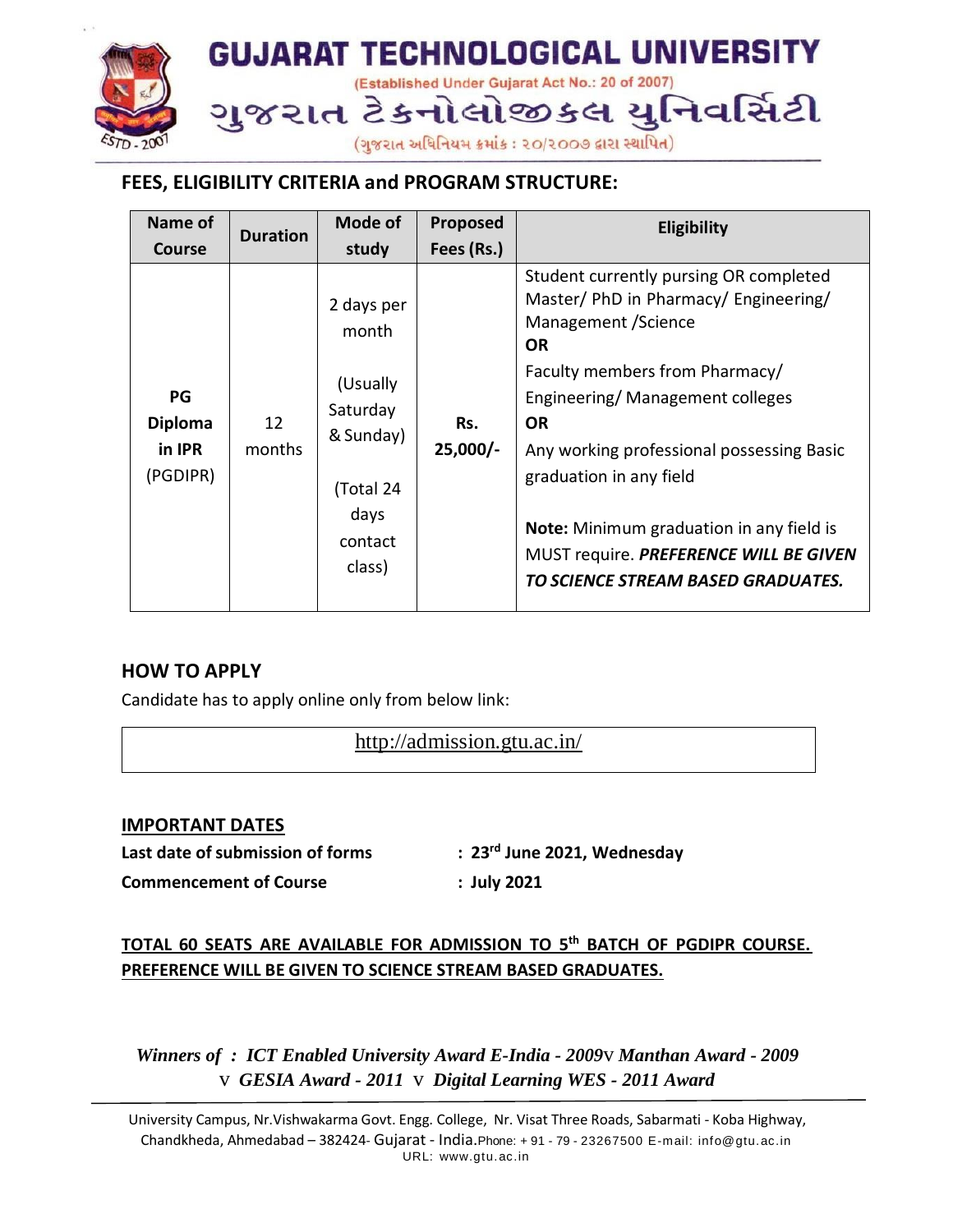

#### **UNIQUE FEATURES OF THIS COURSE**

- *120 hours of contact classes (This is highest among all similar kind of program)*
- *Off campus Program (Candidates can take up this course with his/her ongoing study or job)*
- *Chinese Patent System (This is 1 st time offered by any institute in India)*
- *Japanese Patent System (This is 1 st time offered by any institute in India)*
- *African Patent System (This is 1st time offered by any institute in India)*
- *Complete filing system coverage for Indian and International Filing of Patent, Design, Trademark and Copyright.*
- *Case study based learning (Each module will be supplemented with case study)*
- *Indian Patent Agent Exam Module (This is offered with PG Diploma course 1st time by any institute in India)*
- *Faculty from GTU, reputed law firms, IPR cells of Industry, Patent Officers and Foreign Experts will conduct the contact classes (This is to get diversified pull of expertise)*
- *Assured internship to all enrolled candidates at renowned law firms, IP analytics companies, organisations and institutes.*
- *It is necessary to attend minimum 75% contact classes during each semester, without which candidate will not be allowed to appear in the exam.*

*Winners of : ICT Enabled University Award E-India - 2009*v *Manthan Award - 2009* v *GESIA Award - 2011* v *Digital Learning WES - 2011 Award*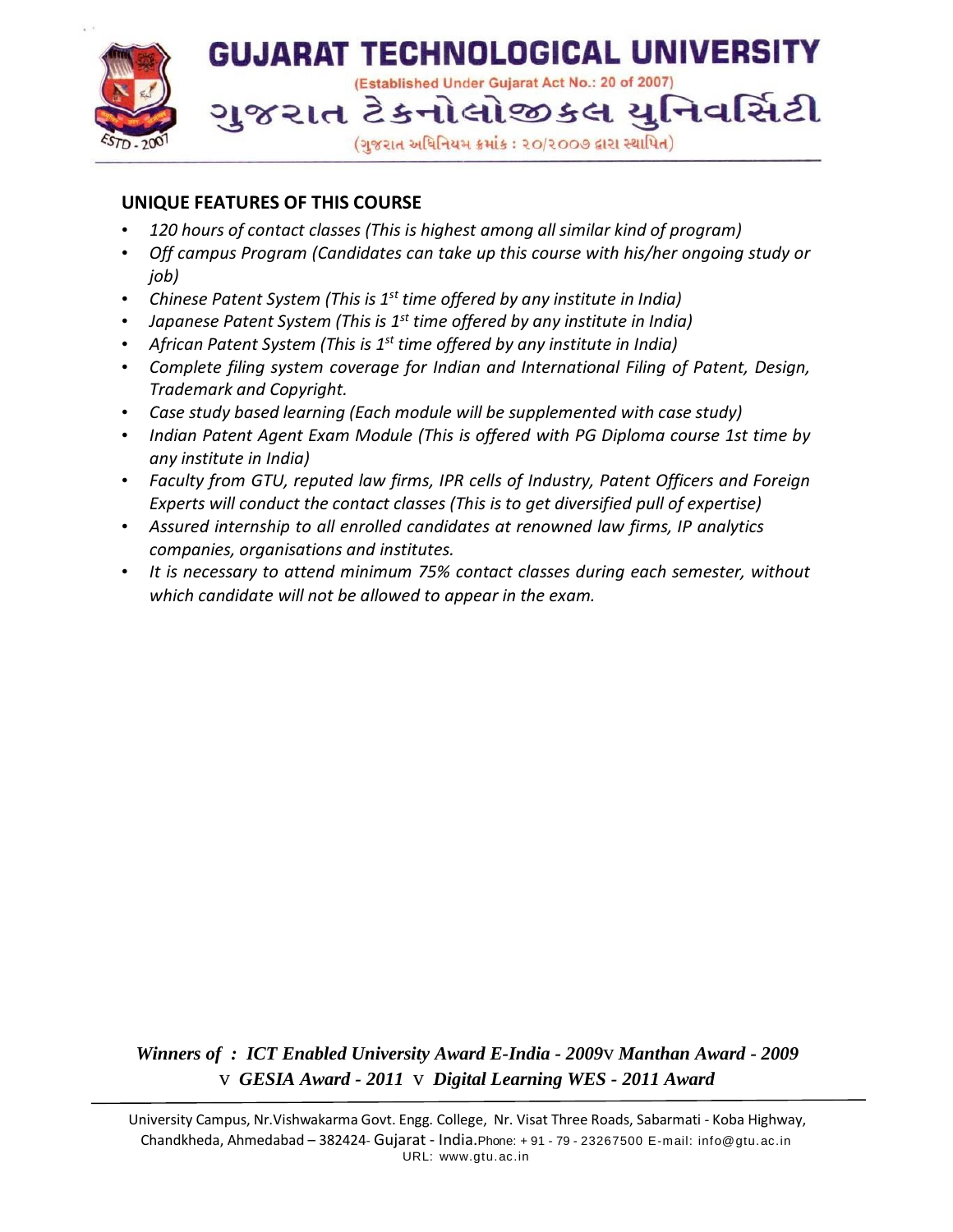

#### **RESOURCE PERSONS**

**Shri S. Chandrasekaran**, Ex-CGPDTM, Gov. of India, Chennai **Shri B. P. Singh,** Deputy Controller of Patent, Indian Patent Office, Govt. of India, New Delhi **Dr. Unnat Pandit**, OSD, Minister of Commerce & Industry, New Delhi **Prof. Heinz Goddar**, German Patent Attorney, Munich, Germany **Dr. Rajesh Acharya**, MD, H. K. Acharya & Co., Ahmedabad **Shri Padmin Buch**, Senior Faculty, Head (IPR), EDI, Ahmedabad **Dr. Manish A. Rachchh**, Director (R & D) & CEO, Accuprec Research Labs Pvt Ltd. Ahmedabad **Dr. Kishor Vinchi,** Vice President, IP Management, Macleods Pharma, Mumbai **Mr. Tushar Surti**, Marketing Head (India), Gridlogics Ltd, Pune **Ms. Garima Sahney,** Associate Partner, Saikrishna & Associates, Delhi **Mr. Anil Pandey**, Head (IPR), CII, Western Region, Ahmedabad **Mr. Vinaykumar Pandya**, Patent & TM Attorney, Ahmedabad **Mr. Harpritsingh Banker**, Patent & TM Attorney, Ahmedabad **Dr. Alpesh Pathak**, VP & Global IP Head, Intas Pharmaceuticals, Ahmedabad **Ms. Nilam Gadani,** Head Patent Department, H K Acharya & Company, Ahmedabad **Mr. Ashish Gupta**, Partner, Krishna and Saurastri, Delhi **Mr. Subhadip Sarkar**, Senior Director-IP, Cognizant, Bangalore **Mr. Rohan Turior,** Head of IP and Innovation, Fleet Guard Filters Pvt.Ltd. Pune **Mr. Prashant Patankar,** IP Counsel – BASF, Mumbai **Mr. Govind Kedia,** Director, Arctic Invent, Delhi **Mr. Suneet B Sabale,** Owner & CEO, Brainiac IP Solutions. **Mr. Garg Vyas,** Head IP, Crompton Greaves, Mumbai **Mr. Shailesh Tavate,** Head – IP Software Solutions, Johson Controls, India **Mr. K. Pradeep**, MD, Prodyovidhi, Indore **Mr. Kumar Anjani,** Senior Manager, Welspun Group – Mumbai **Mr. Nilesh Pandit,** Patent Attorney, Tata Consultancy Services, Pune **Mr. Ketan Bhatt,** Head Trademark devision, H K Acharya & Company, Ahmedabad **Mr. Vikas Agrawal,** Manager-Global IP, Amneal Pharmaceuticals, Ahmedabad

*Winners of : ICT Enabled University Award E-India - 2009*v *Manthan Award - 2009* v *GESIA Award - 2011* v *Digital Learning WES - 2011 Award*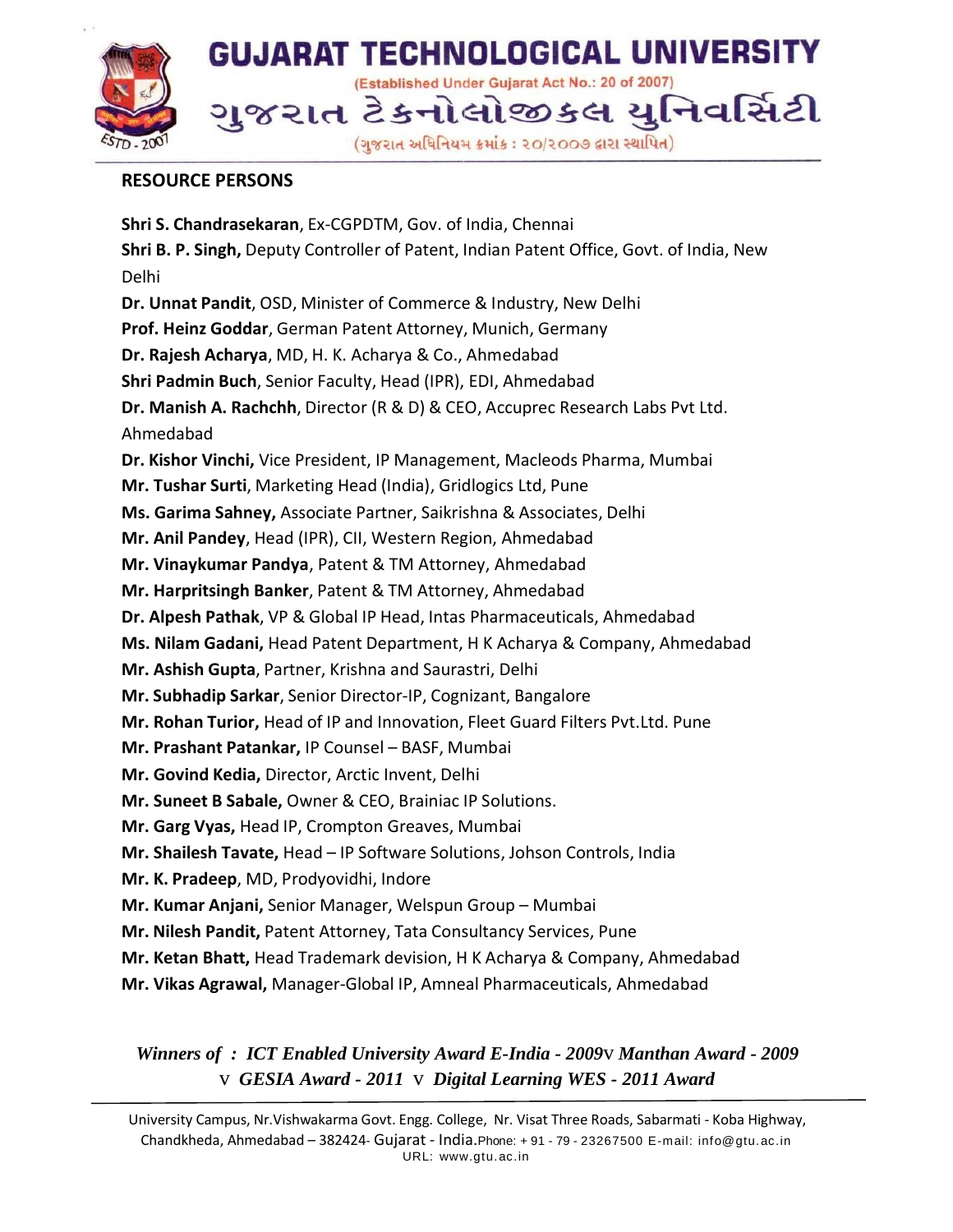

**Ms. Deepali Paun,** Associate Patent, Y.J.Trivedi & Co., Ahmedabad **Mr. Harsha Duggasani,** Assistant Manager IP, Bosch, Banglore **Ms. Meera Sharma**, Assistant Manager at Arkray Healthcare Pvt Ltd, Surat **Prof. Manishkumar Gupta,** JNV University, Jodhpur **Dr. Shailesh Jain**, Registered Patent Agent, Cadila Pharmaceuticals Ltd. Ahmedabad **Mr. Amit Patel**, MD at PATectual IP Law services, Ahmedabad

*(Above is brief list only apart from them, GTU is also inviting other eminent subject experts from diverse background to conduct sessions for this course)*

## **FEW FEED BACK OF 3rd & 4 th BATCH PARTICIPANTS OF PGDIPR COURSE**

*"Learning IPR fundas from IPR professionals/practitioners viz. Patent agents, Patent attorneys, Entrepreneurs, IPR heads of various MNCs, and Controller Generals of Patent Office was the stunning live experience for me. Just thank you is not enough for Course Coordinator of PGDIPR and G.T.U. for providing such a valuable opportunity to learn and grow."*

> **Dr. Nishith Patel Associate Professor, Smt. S. M. Shah Pharmacy College** Email: [nish11586@yahoo.com, M](mailto:nish11586@yahoo.com)ob: 81400 94244

*"Journey to gain knowledge and wealth but it is a path to know latestsolutions or techniques that actually upbringing life to next level. Having knowledge from eminent subject experts will reduce time to understand fundamental of IPR. After attending PGDIPR course at GTU I believe that I am able to give solution to IPR related problems."*

> **Mr. Jayvir Shah Assistant Professor, Veerayatan Institute of Engineering** Email: [jayvirphdwork@gmail.com,](mailto:jayvirphdwork@gmail.com) Mob: 9426141944

*"I am very great full to join PGDIPR course. It is "A wonderful practical course"; both personally and professionally. It is a very good mixture of theoretical and practical training. The syllabus was excellent. Because of this course my Carrier objective get convert into IPR field and this help me to reach in practical field by adding my carrier in IPR profession during*

*Winners of : ICT Enabled University Award E-India - 2009*v *Manthan Award - 2009* v *GESIA Award - 2011* v *Digital Learning WES - 2011 Award*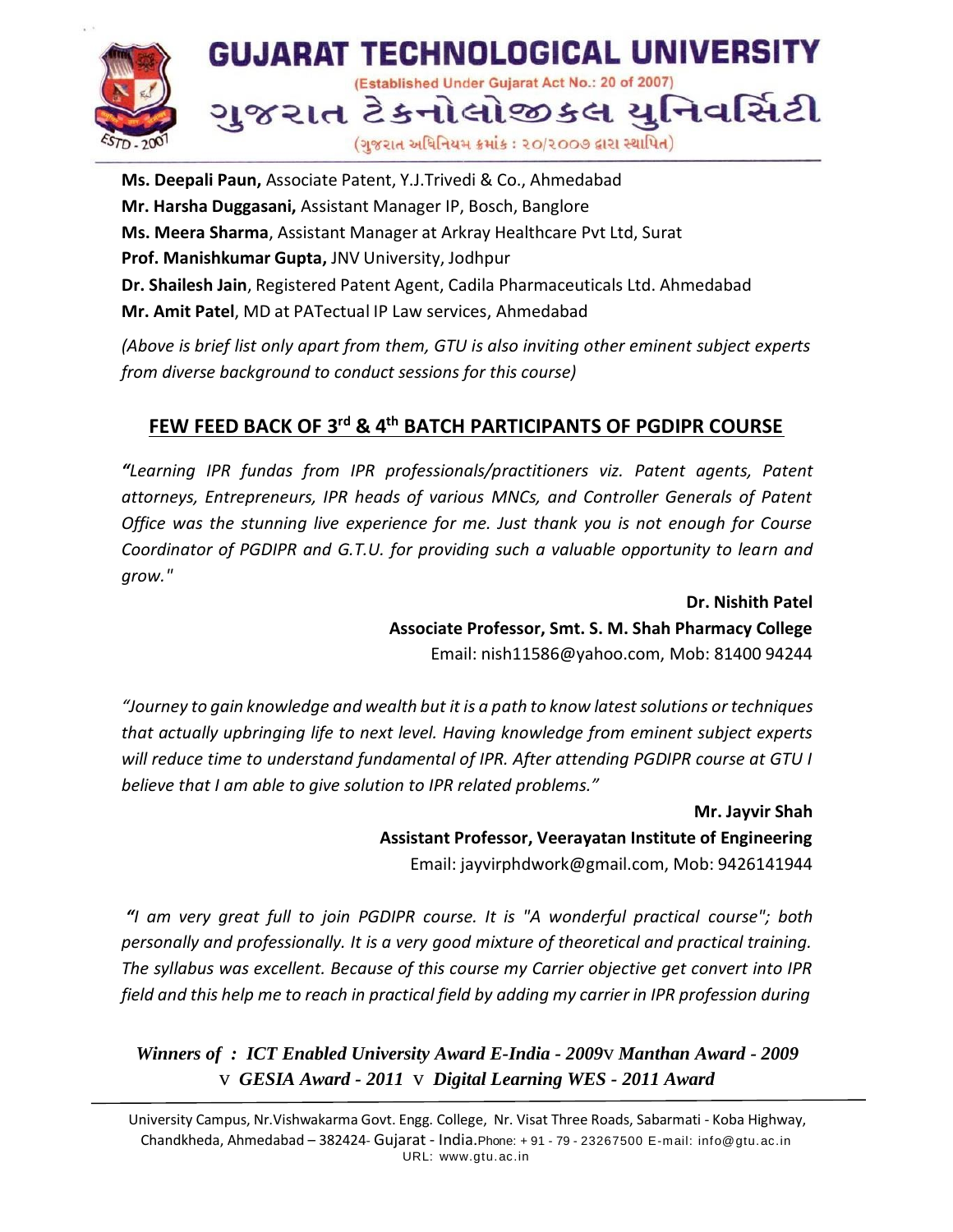

*this course. And especially thanking GTU and coordinator of PDGIPR course for giving us stage and wonderful knowledge for having a magnificent carrier in IPR."*

> **Priyanka Pawar Patent Division, Y J Trivedi & Company**

Email: [priyankapawarpp08@gmail.com,](mailto:priyankapawarpp08@gmail.com) Mob: 9427391180

*"I am very satisfied with the content and quality of Post Graduate Diploma in IPR (PGDIPR) course at GTU during 2017-18 Batch. This course helps me to acquire knowledge and skills in the field of IPR and Patents. After thorough training through this course, now I can start my own consultancy firm in the field of IPR and Patents. This course helps to develop skills in areas like Prior Art/Patent Searches, Analysis, Landscaping, Claims & Specification Drafting, Filing and Prosecution of different types of IP. GTU's PGDIPR course has many unique features."*

**Dr. Chirag Jayantilal Patel Professor & HOD of Pharm. Chem., Shree Swaminarayan Sanskar Pharmacy College** Email: [chirag999patel@gmail.com,](mailto:chirag999patel@gmail.com) Mob: 8469565669

*"GTU PGDIPR course is one of the best course everyone should go for. It leads for the good future opportunity for the student. It is best course and the faculty's which are coming for delivering lectures are THE BEST. The GTU team that is managing all the faculties and hospitality Specially Mr. AMIT PATEL and other team members are the best. Everything is best about these course and the people who are interested to get knowledge and to explore something should must go for these course and yea there is no age limit for these course. And the environment you get is worth more then what you pay the fees. I would like to say that fees are much less then what GTU provides."*

> **Kuldeep Kantilal Bhalodia B.K. Mody Government Pharmacy College, Rajkot [kuldeepbhalodia14@gmail.com](mailto:kuldeepbhalodia14@gmail.com)**

*"Really appreciable initiative by GTU. I found the IPR FDP informative, well organised and managed. Looking forward to attend many more such FDPs from GTU."*

> **Dr. Vidhi Khanduja SAL Institute of Technology and Engineering research**

*Winners of : ICT Enabled University Award E-India - 2009*v *Manthan Award - 2009* v *GESIA Award - 2011* v *Digital Learning WES - 2011 Award*